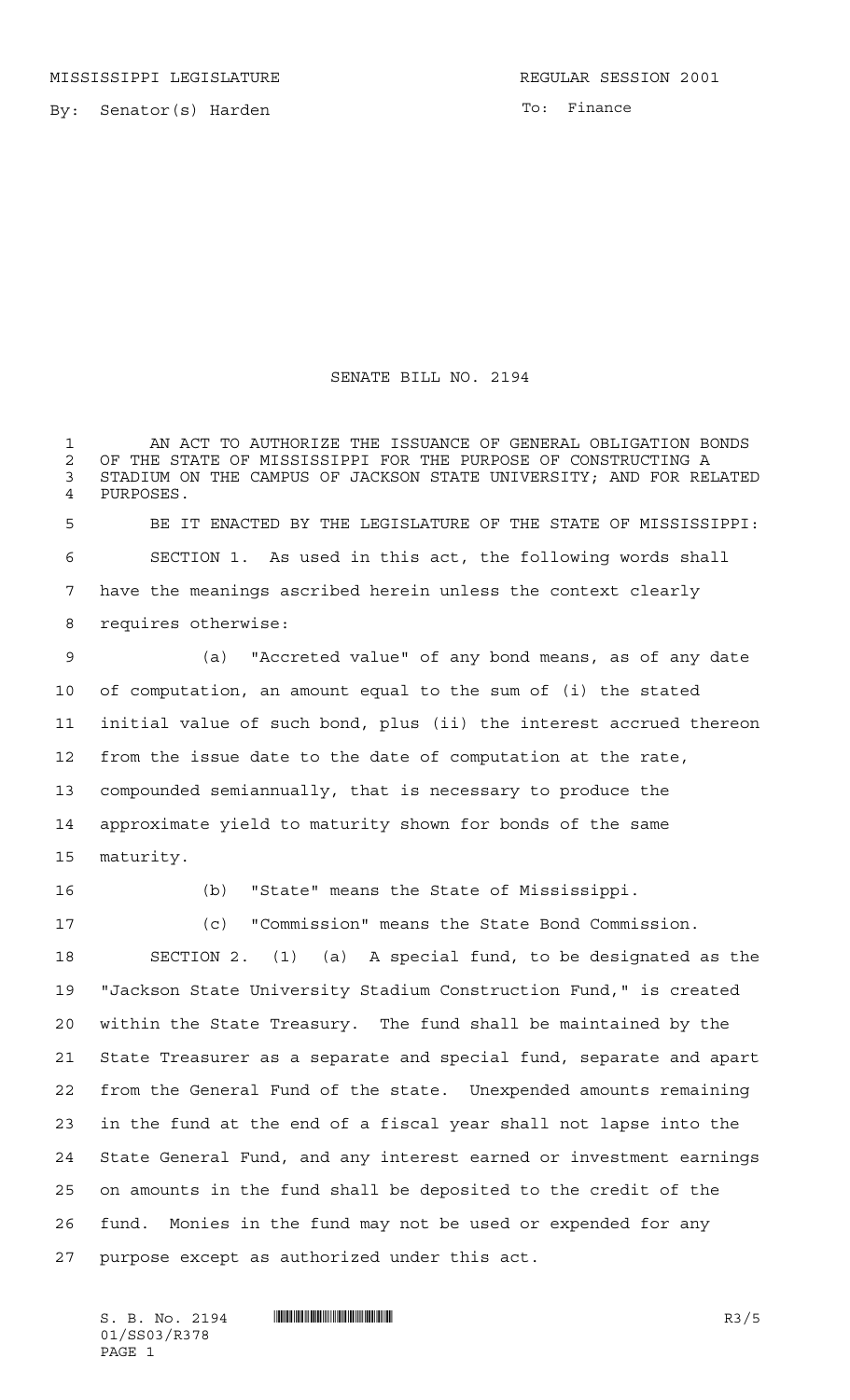(b) Monies deposited into the fund shall be disbursed, in the discretion of the Department of Finance and Administration, to pay the costs of constructing a stadium on the campus of Jackson State University**.**

 (2) Amounts deposited into such special fund shall be disbursed to pay the costs of the project described in subsection (1) of this section. Promptly after the commission has certified, by resolution duly adopted, that the projects described in subsection (1) of this section shall have been completed, abandoned, or cannot be completed in a timely fashion, any amounts remaining in such special fund shall be applied to pay debt service on the bonds issued under this act, in accordance with the proceedings authorizing the issuance of such bonds and as directed by the commission.

 (3) The Department of Finance and Administration, acting through the Bureau of Building, Grounds and Real Property Management, is expressly authorized and empowered to receive and expend any local or other source funds in connection with the expenditure of funds provided for in this section. The expenditure of monies deposited into the special fund shall be under the direction of the Department of Finance and Administration, and such funds shall be paid by the State Treasurer upon warrants issued by such department, which warrants shall be issued upon requisitions signed by the Executive Director of the Department of Finance and Administration, or his designee.

 (4) The Department of Finance and Administration is authorized to pay for constructing, furnishing and equipping a stadium on the campus of Jackson State University.

 SECTION 3. (1) The commission, at one time, or from time to time, may declare by resolution the necessity for issuance of general obligation bonds of the State of Mississippi to provide funds for all costs incurred or to be incurred for the purposes described in Section 2 of this act. Upon the adoption of a

 $S. B. No. 2194$  . The set of  $\mathbb S$  and  $\mathbb S$  and  $\mathbb S$  and  $\mathbb S$ 01/SS03/R378 PAGE 2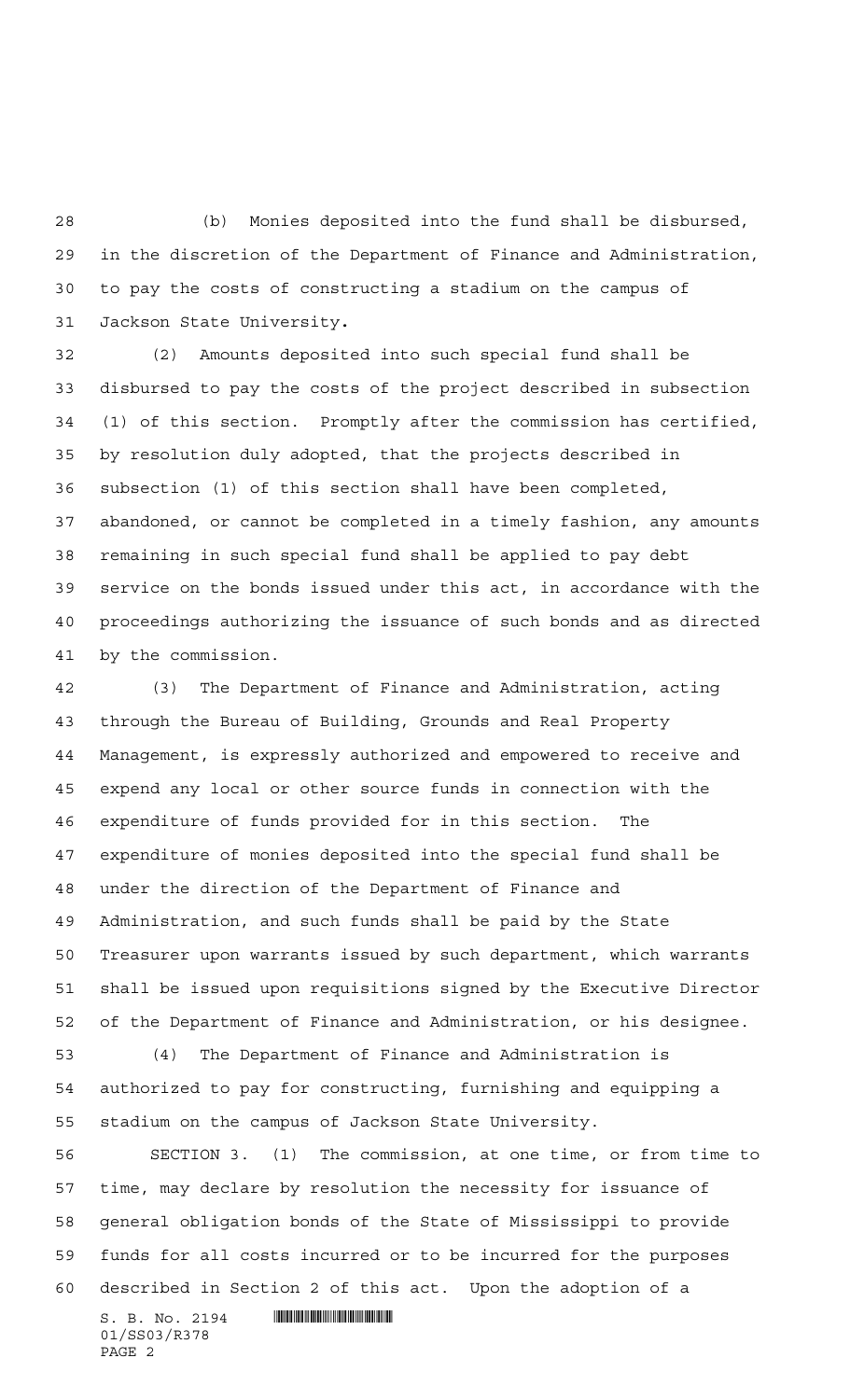resolution by the Department of Finance and Administration, declaring the necessity for the issuance of any part or all of the general obligation bonds authorized by this section, the Department of Finance and Administration shall deliver a certified copy of its resolution or resolutions to the commission. Upon receipt of such resolution, the commission, in its discretion, may act as the issuing agent, prescribe the form of the bonds, advertise for and accept bids, issue and sell the bonds so authorized to be sold and do any and all other things necessary and advisable in connection with the issuance and sale of such bonds. The total amount of bonds issued under this act shall not exceed Thirty Million Dollars (\$30,000,000.00).

 (2) Any investment earnings on amounts deposited into the special fund created in Section 2 of this act shall be used to pay debt service on bonds issued under this act, in accordance with the proceedings authorizing issuance of such bonds.

 SECTION 4. The principal of and interest on the bonds authorized under this act shall be payable in the manner provided in this section. Such bonds shall bear such date or dates, be in such denomination or denominations, bear interest at such rate or rates (not to exceed the limits set forth in Section 75-17-101, Mississippi Code of 1972), be payable at such place or places within or without the State of Mississippi, shall mature absolutely at such time or times not to exceed twenty-five (25) years from date of issue, be redeemable before maturity at such time or times and upon such terms, with or without premium, shall bear such registration privileges, and shall be substantially in such form, all as shall be determined by resolution of the commission.

 SECTION 5. The bonds authorized by this act shall be signed by the chairman of the commission, or by his facsimile signature, and the official seal of the commission shall be affixed thereto, attested by the secretary of the commission. The interest

 $S. B. No. 2194$  . The set of  $\mathbb S$  and  $\mathbb S$  and  $\mathbb S$  and  $\mathbb S$ 01/SS03/R378 PAGE 3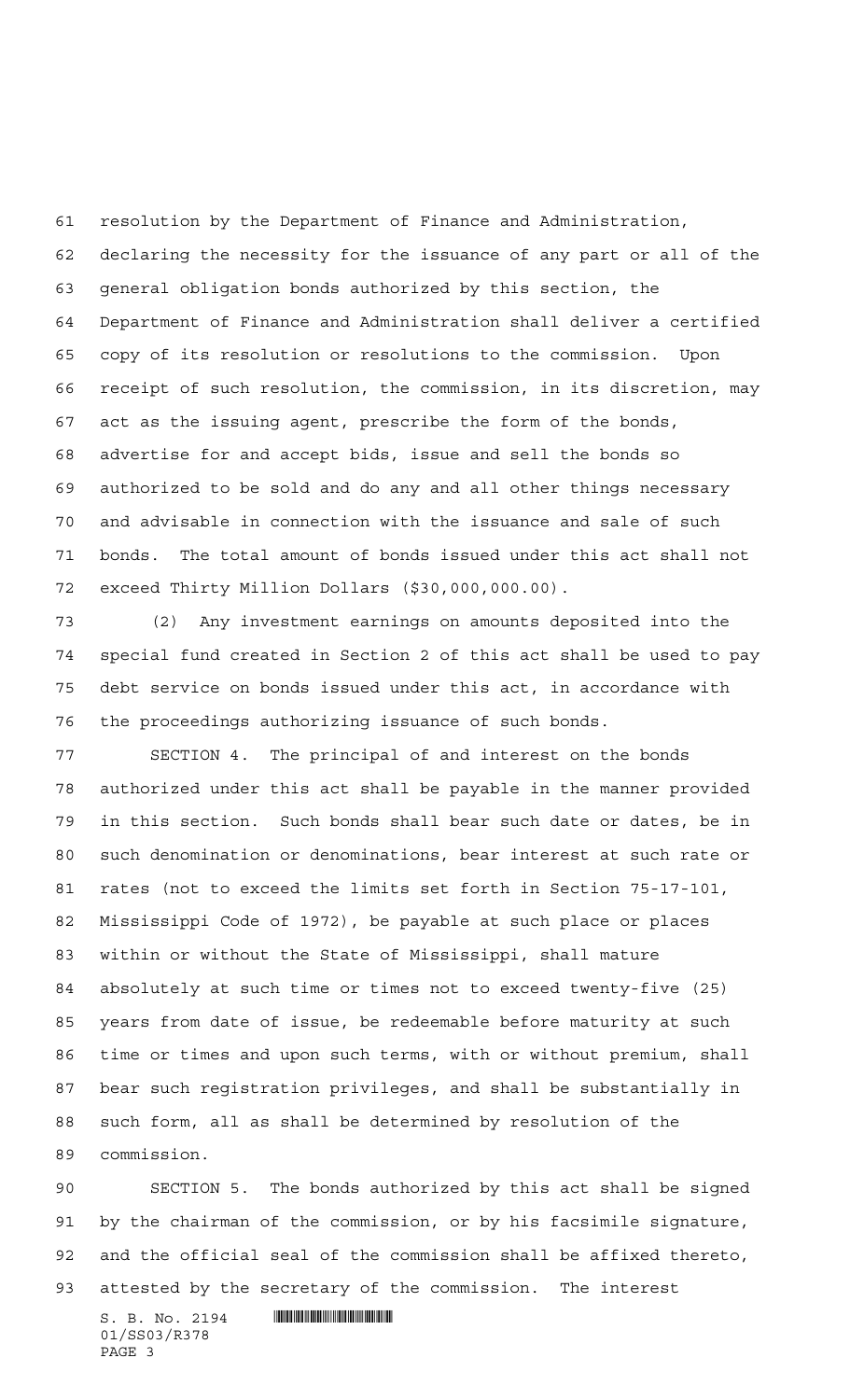coupons, if any, to be attached to such bonds may be executed by the facsimile signatures of such officers. Whenever any such bonds shall have been signed by the officials designated to sign the bonds who were in office at the time of such signing but who may have ceased to be such officers before the sale and delivery of such bonds, or who may not have been in office on the date such bonds may bear, the signatures of such officers upon such bonds and coupons shall nevertheless be valid and sufficient for all purposes and have the same effect as if the person so officially signing such bonds had remained in office until their delivery to the purchaser, or had been in office on the date such bonds may bear. However, notwithstanding anything herein to the contrary, such bonds may be issued as provided in the Registered Bond Act of the State of Mississippi.

 SECTION 6. All bonds and interest coupons issued under the provisions of this act have all the qualities and incidents of negotiable instruments under the provisions of the Uniform Commercial Code, and in exercising the powers granted by this act, the commission shall not be required to and need not comply with the provisions of the Uniform Commercial Code.

 SECTION 7. The commission shall act as the issuing agent for the bonds authorized under this act, prescribe the form of the bonds, advertise for and accept bids, issue and sell the bonds so authorized to be sold, pay all fees and costs incurred in such issuance and sale, and do any and all other things necessary and advisable in connection with the issuance and sale of such bonds. The commission is authorized and empowered to pay the costs that are incident to the sale, issuance and delivery of the bonds authorized under this act from the proceeds derived from the sale of such bonds. The commission shall sell such bonds on sealed bids at public sale, and for such price as it may determine to be for the best interest of the State of Mississippi, but no such sale shall be made at a price less than par plus accrued interest

 $S. B. No. 2194$  . We say the set of  $S. B. No. 2194$ 01/SS03/R378 PAGE 4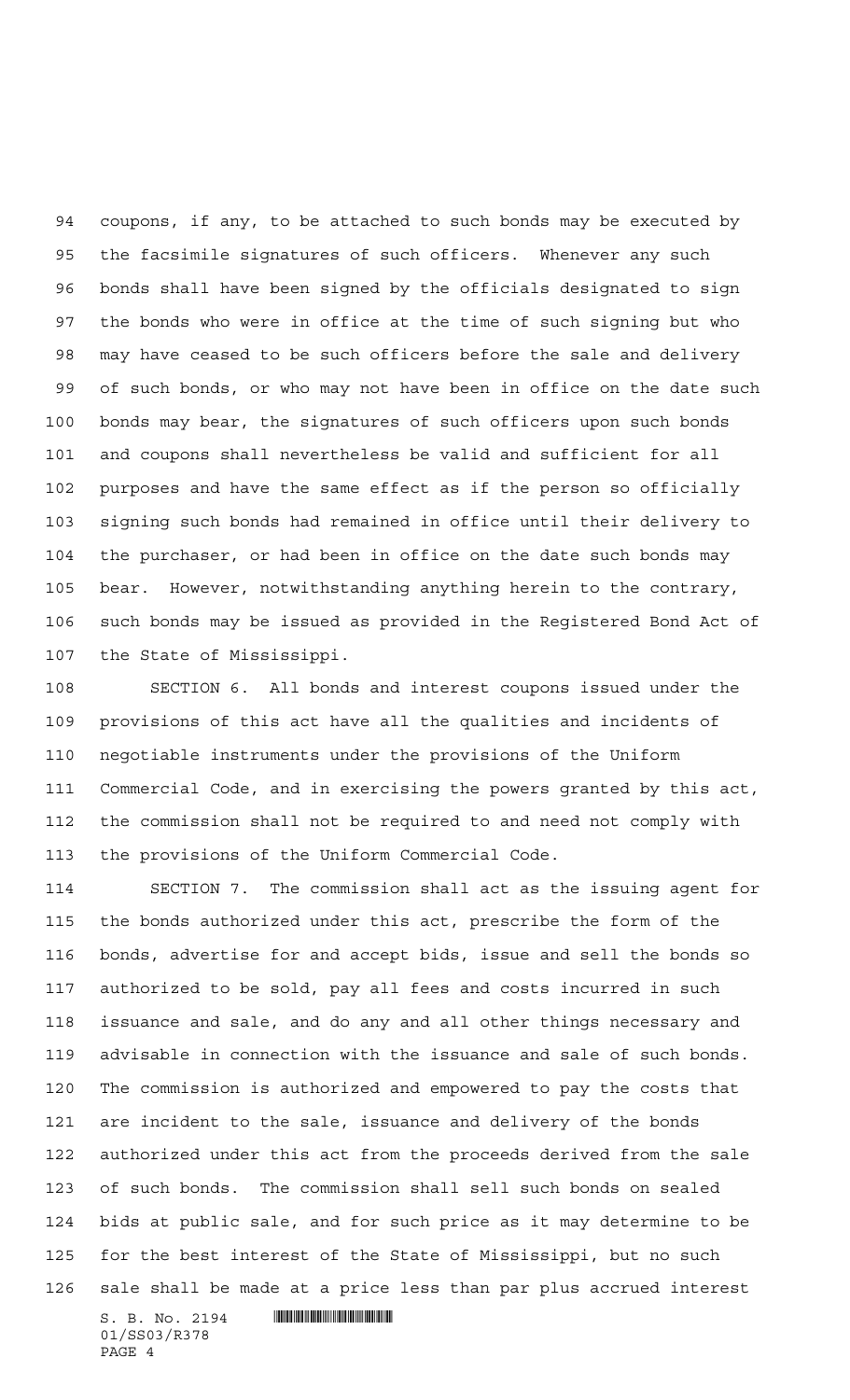to the date of delivery of the bonds to the purchaser. All interest accruing on such bonds so issued shall be payable semiannually or annually; however, the first interest payment may be for any period of not more than one (1) year.

 Notice of the sale of any such bond shall be published at least one (1) time, not less than ten (10) days before the date of sale, and shall be so published in one or more newspapers published or having a general circulation in the City of Jackson, Mississippi, and in one or more other newspapers or financial journals with a national circulation, to be selected by the commission.

 The commission, when issuing any bonds under the authority of this act, may provide that bonds, at the option of the State of Mississippi, may be called in for payment and redemption at the call price named therein and accrued interest on such date or dates named therein.

 SECTION 8. The bonds issued under the provisions of this act are general obligations of the State of Mississippi, and for the payment thereof the full faith and credit of the State of Mississippi is irrevocably pledged. If the funds appropriated by the Legislature are insufficient to pay the principal of and the interest on such bonds as they become due, then the deficiency shall be paid by the State Treasurer from any funds in the State Treasury not otherwise appropriated. All such bonds shall contain recitals on their faces substantially covering the provisions of this section.

 SECTION 9. Upon the issuance and sale of bonds under the provisions of this act, the commission shall transfer the proceeds of any such sale or sales to the special fund created in Section 2 of this act. The proceeds of such bonds shall be disbursed solely upon the order of the Department of Finance and Administration under such restrictions, if any, as may be contained in the resolution providing for the issuance of the bonds.

 $S. B. No. 2194$  . Will constrain the set of  $S. B. N_O. 2194$ 01/SS03/R378 PAGE 5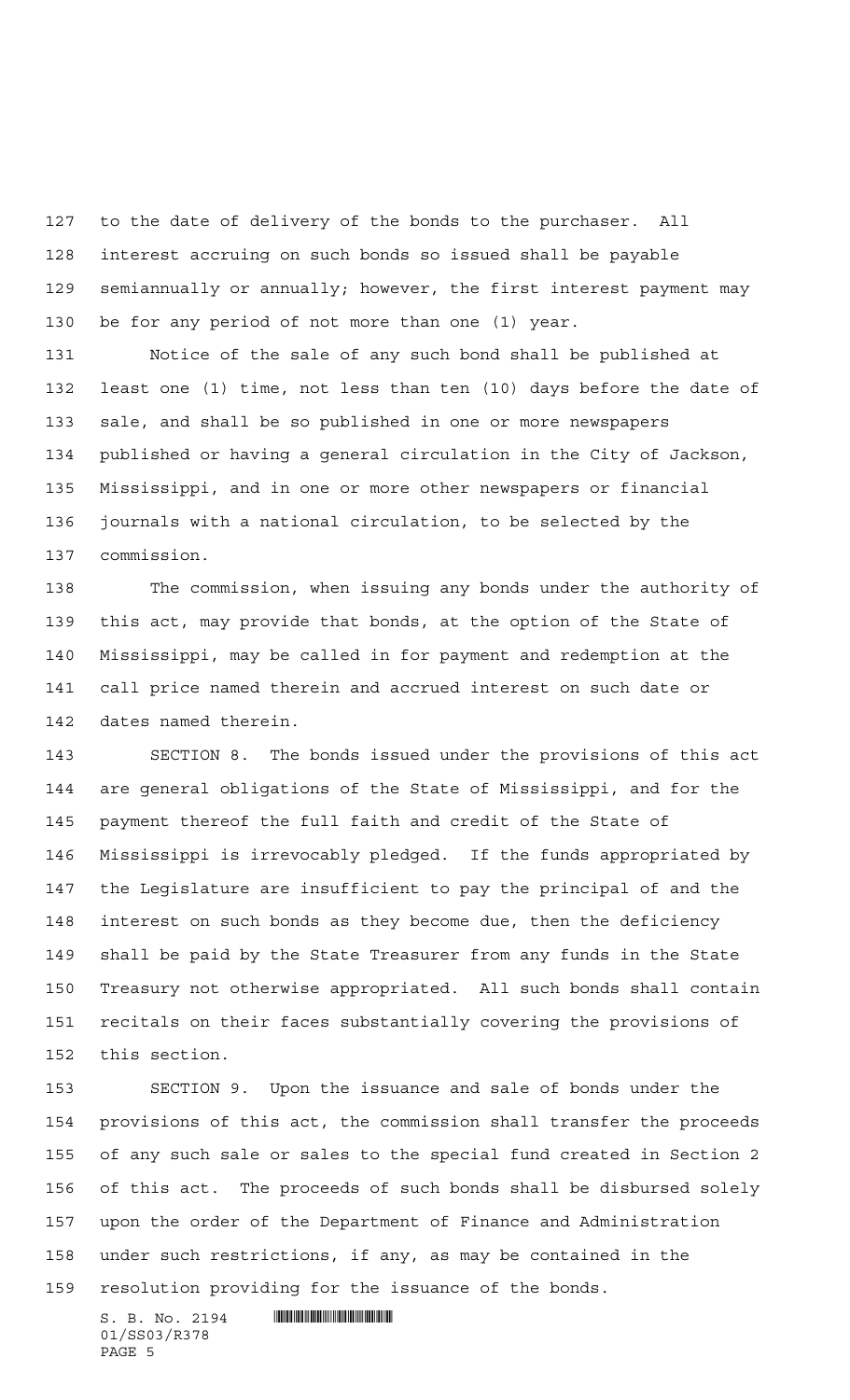SECTION 10. The bonds authorized under this act may be issued without any other proceedings or the happening of any other conditions or things other than those proceedings, conditions and things which are specified or required by this act. Any resolution providing for the issuance of bonds under the provisions of this act shall become effective immediately upon its adoption by the commission, and any such resolution may be adopted at any regular or special meeting of the commission by a majority of its members.

 SECTION 11. The bonds authorized under the authority of this act may be validated in the Chancery Court of the First Judicial District of Hinds County, Mississippi, in the manner and with the force and effect provided by Chapter 13, Title 31, Mississippi Code of 1972, for the validation of county, municipal, school district and other bonds. The notice to taxpayers required by such statutes shall be published in a newspaper published or having a general circulation in the City of Jackson, Mississippi.

 SECTION 12. Any holder of bonds issued under the provisions of this act or of any of the interest coupons pertaining thereto may, either at law or in equity, by suit, action, mandamus or other proceeding, protect and enforce any and all rights granted under this act, or under such resolution, and may enforce and compel performance of all duties required by this act to be performed, in order to provide for the payment of bonds and interest thereon.

 SECTION 13. All bonds issued under the provisions of this act shall be legal investments for trustees and other fiduciaries, and for savings banks, trust companies and insurance companies organized under the laws of the State of Mississippi, and such bonds shall be legal securities which may be deposited with and shall be received by all public officers and bodies of this state and all municipalities and political subdivisions for the purpose of securing the deposit of public funds.

 $S. B. No. 2194$  . The set of  $\mathbb S$  and  $\mathbb S$  and  $\mathbb S$  and  $\mathbb S$ 01/SS03/R378 PAGE 6